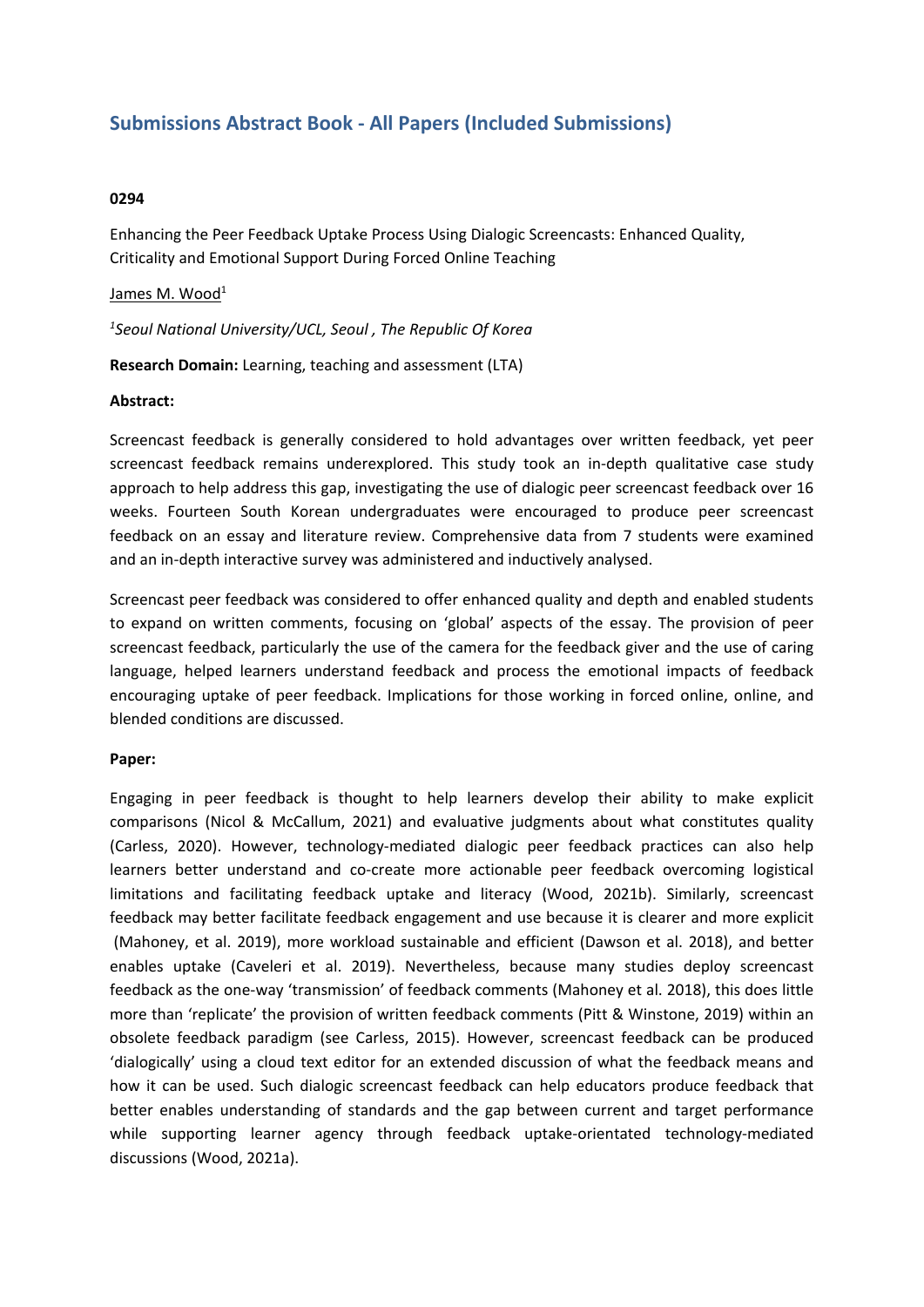In recent years, there is <sup>a</sup> growing understanding that receiving peer feedback is often less effective than giving it (Carless, 2020). Learners may also be reluctant to utilise even high-quality feedback from peers (Winstone and Carless, 2019). However, few studies have been successful in developing the quality of peer feedback or the uptake process. Although teacher screencast feedback is generally considered to have considerable advantages over written feedback for uptake, in comparison, little has been written on the subject of peer screencast feedback. Preliminary studies show that it can be more effective in improving performance, making feedback easier to use, and fostering <sup>a</sup> sense of belonging (Ge, 2019). Thus, it is perceived more positively from an affective perspective (Walker, 2017). However, peer screencast feedback suffers from the same 'transmission' and 'replication' issues as teacher screencast feedback and positions peer feedback receivers as 'passive' in the feedback uptake process.

This study took an in-depth qualitative case study approach to help address and explore this gap, investigating the use of dialogic peer screencast feedback over <sup>a</sup> 16-week forced online semester. Fourteen undergraduates at Seoul National University were encouraged to produce peer screencast feedback on <sup>a</sup> discursive research essay and literature review. Seven students offered consent for their essay drafts (before peer feedback and after), reflective writing (mid-course), and screencast data to be used as data for analysis and triangulation, and an in-depth interactive survey (after grading had taken place) was administered.

Three themes were developed through inductive thematic analysis. Screencast peer feedback was generally considered higher quality, more in-depth, and enabled students to expand on Google Doc comments in greater detail. Participants also confirmed that in comparison to written feedback, peer screencast feedback supported feedback givers in focusing on 'global' aspects of the essay, such as argument and criticality. Conversely, written feedback (Google Drive comments) better facilitated feedback at the sentence level. This was also confirmed through analysis of the peer feedback videos and student drafts. Google Doc comments also enabled further recursive collaborative development of the feedback comments, including in many cases, up to the point at which successful changes were made. The provision of peer screencast feedback, particularly the use of the camera for the feedback giver encouragement and sensitivity to the feelings of feedback receivers, helped learners process and mitigate the emotional impact of peer screencast feedback. This also helped the group perceive themselves as collaborators and friends within <sup>a</sup> warm and caring learning community rather than competitors on an enforced grading curve. Continuing dialogic feedback reportedly fostered feelings of being cared for and aided the successful understanding and application of feedback.

These findings have important implications for instructors working in forced online, online and blended conditions and for instructors who want to provide <sup>a</sup> social, caring, and connected learning experience for students during the COVID-19 crisis. They also demonstrate how peer screencast feedback can be positioned for uptake within <sup>a</sup> potentially scalable feedback practice that emphasises the agency of the feedback receiver in eliciting additional information needed to understand and use peer feedback through technology-mediated dialogues. The findings also contribute to both theory and practice in the pursuit of enhanced peer feedback quality and uptake (i.e. Wood, 2021a) and the crucial but underexplored discussion of digital teacher feedback literacy.